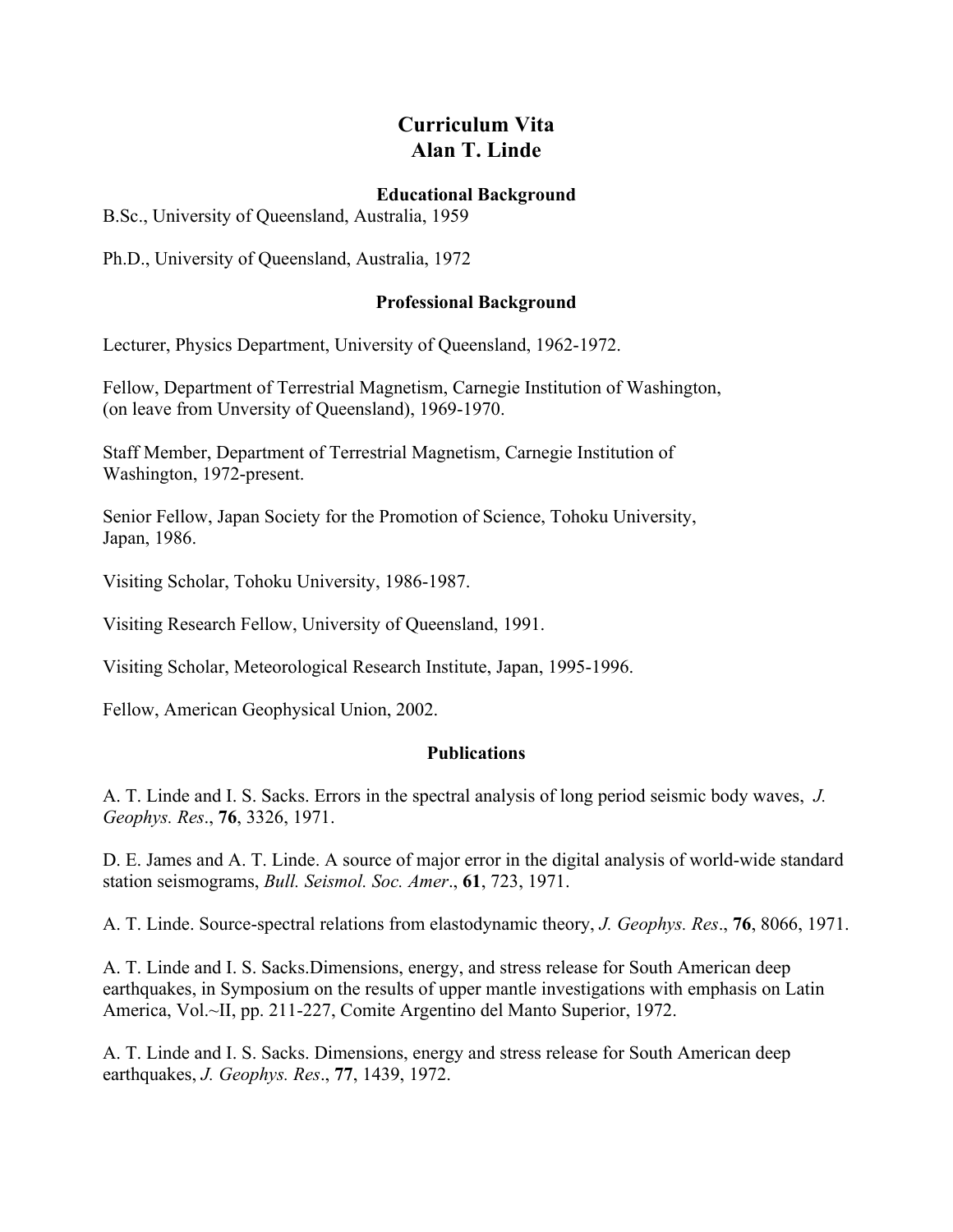A. T. Linde and I. S. Sacks. Reply, *J. Geophys. Res*., **77**, 3184-3185, 1972.

F. D. Stacey, M. T. Gladwin, B. McKavanagh, A. T. Linde and L. M. Hastie. Anelastic damping of acoustic and seismic pulses, *Geophys. Surveys*, **2**, 133-151, 1975.

I. S. Sacks, A. Rodriquez B., J. A. Snoke and A. T. Linde. Shallow seismicity in subduction zones, *Geophys. Res. Lett*. **5**, 901-903, 1978.

I. S. Sacks, S. Suyehiro, A. T. Linde and J. A. Snoke. Slow earthquakes and stress redistribution, *Nature*, **275**, 599-602, 1978.

I. S. Sacks, A. T. Linde, J. A. Snoke and S. Suyehiro. A slow earthquake sequence following the Izu-Oshima earthquake of 1978, in *Earthquake Prediction: An International Review*, Maurice Ewing Series, Vol. 4, pp. 617-628, D. W. Simpson and P. G. Richards, eds., AGU, Washington, D.C., 1981.

I. S. Sacks, A. T. Linde, S. Suyehiro, and J. A. Snoke. Stress redistribution and slow earthquakes, *Tectonophysics*, **81**, 311-318, 1982.

A. McGarr, I. S. Sacks, A. T. Linde, S. M. Spottiswoode, and R. W. E. Green. Coseismic and other short-term strain changes recorded with Sacks-Evertson strainmeters in deep mine, South Africa, *Geophys. J. Roy. Astron. Soc*., **70**, 717-740, 1982.

J. A. Snoke, I. S. Sacks and A. T. Linde. Apparent strees: an estimate of the stress drop, *Bull. Seismol. Soc. Amer*., **3**, 339-348, 1983.

M. J. S. Johnston, A. T. Linde and R. D. Borcherdt. Short period strain  $(0.1 - 10<sup>5</sup>s)$ : near-source strain field for an earthquake (ML3.2) near San Juan Bautisa, California, *J. Geophys. Res*., **91**, 11, 497-11,502, 1986.

M. J. S. Johnston, A. T. Linde, M. T. Gladwin, and R. D. Borcherdt. Fault failure with moderate earthquakes, *Tectonophysics*, **144**, 189-206, 1987.

I. S. Sacks and A. T. Linde. Some observations and some comments on intermediate term precursors, in *Intermediate Term Precursors*, U.S. Geological Survey Open-File Report, No. 87- 591, pp. 762-763, 1988.

A. T. Linde, K. Suyehiro, S. Miura, I. S. Sacks, and A. Takagi. Episodic aseismic earthquake precursors, *Nature*, **334**, 513-515, 1988.

A. T. Linde, K. Suyehiro, S. Miura, I. S. Sacks, and A. Takagi. Episodic aseismic strain signals: precursors to the Japan Sea earthquake of 1983, *Tohoku Science Reports*, **31**, 29-41, 1988.

J. P. Davis, I. S. Sacks and A. T. Linde. Source complexity of small earthquakes near Matsushiro, Japan, *Tectonophysics*, **166**, 175-187, 1989.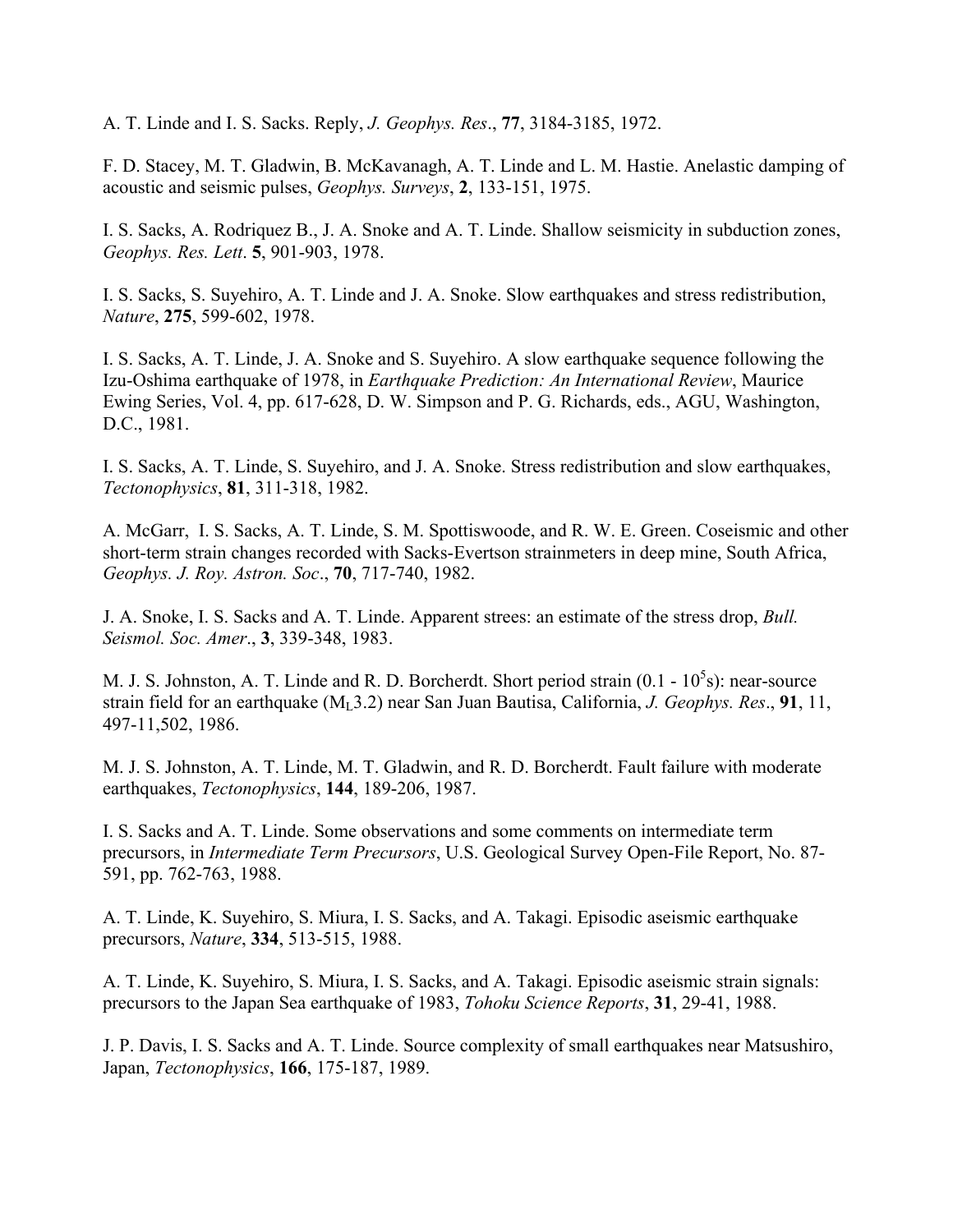A. T. Linde and M. J. S. Johnston. Source parameters of the October 1, 1987 Whittier Narrows earthquake from crustal deformation data, *J. Geophys. Res*., **94**, 9633-9643, 1989.

A. T. Linde and P.G. Silver. Elevation changes and the great 1960 Chilean earthquake, *Geophys. Res. Lett*., **16**, 1305-1308, 1989.

S. Nakao, A. T. Linde, S. Miura, M. Mishina, and A. Takagi. Nonlinear barometric response of borehole strainmeters and its interpretation, *J. Phys. Earth*, **37**, 357-383, 1989.

M. J. S. Johnston, A. T. Linde and M. T. Gladwin. Near-field high resolution strain measurements prior to the October 18, 1989, Loma Prieta M<sub>L</sub> 7.1 earthquake, *Geophys. Res. Lett.*, 17, 1777-1780, 1990.

P. A. Rydelek, W. Zurn, I. S. Sacks and A. T. Linde. Tidal measurements with a Sacks-Evertson borehole strainmeter at Mammoth Lakes, California, in *Proceedings of the 11th International Symposium on Earth Tides*, J. Kakkuri, ed., 103-112, E. Schweizerbart'sche, Verlagsbuchhandlung, Stuttgart, 1991.

A. T. Linde, M. T. Gladwin and M. J. S. Johnston. The Loma Prieta earthquake, 1989 and Earth strain tidal amplitudes: an unsuccessful search for associated changes. *Geophys. Res. Lett*., **19**, 317- 320, 1992.

A. T. Linde, M. T. Gladwin and M. J. S. Johnston. Borehole strain measurements of solid-earthtidal amplitudes*, Prof. Paper 1550-C*, C81-C85, 1993.

M. J. S. Johnston and A. T. Linde. Near-field high-resolution strain measurements, *USGS Prof. Paper 1550-C*, C53-C58, 1993.

A. T. Linde, K. Agustsson, I. S. Sacks and R. Stefansson. Mechanism of the 1991 eruption of Hekla from continuous borehole strain monitoring, *Nature*, **365**, 737-740, 1993.

M. J. S. Johnston, A. T. Linde and D. C. Agnew. Continuous borehole strain in the San Andreas fault zone before, during and after the June 28, 1992, M<sub>W</sub> 7.3 Landers, California, earthquake. *Bull. Seismol. Soc. Am*., **84**, 799-805, 1994.

A. T. Linde, I. S. Sacks, M. J. S. Johnston, D. P. Hill and R. Bilham. Increased pressure from rising bubbles as a mechanism for remotely triggered seismicity, *Nature*, **371**, 408-410, 1994.

M. J. S. Johnston, D. P. Hill, A. T. Linde, J. Langbein and R. Bilham. Transient deformation during triggered seismicity from the 28 June 1992 M<sub>W</sub> = 7.3 Landers earthquake at Long Valley volcanic caldera, California, *Bull. Seismol. Soc. Am*., **85**, 787-795, 1995.

A. T. Linde and I. S. Sacks. Continuous monitoring of volcanoes with borehole strainmeters, *Mauna Loa Revealed: Structure, Composition, History, and Hazards*, Geophysical Monograph 92, 171-185, 1995.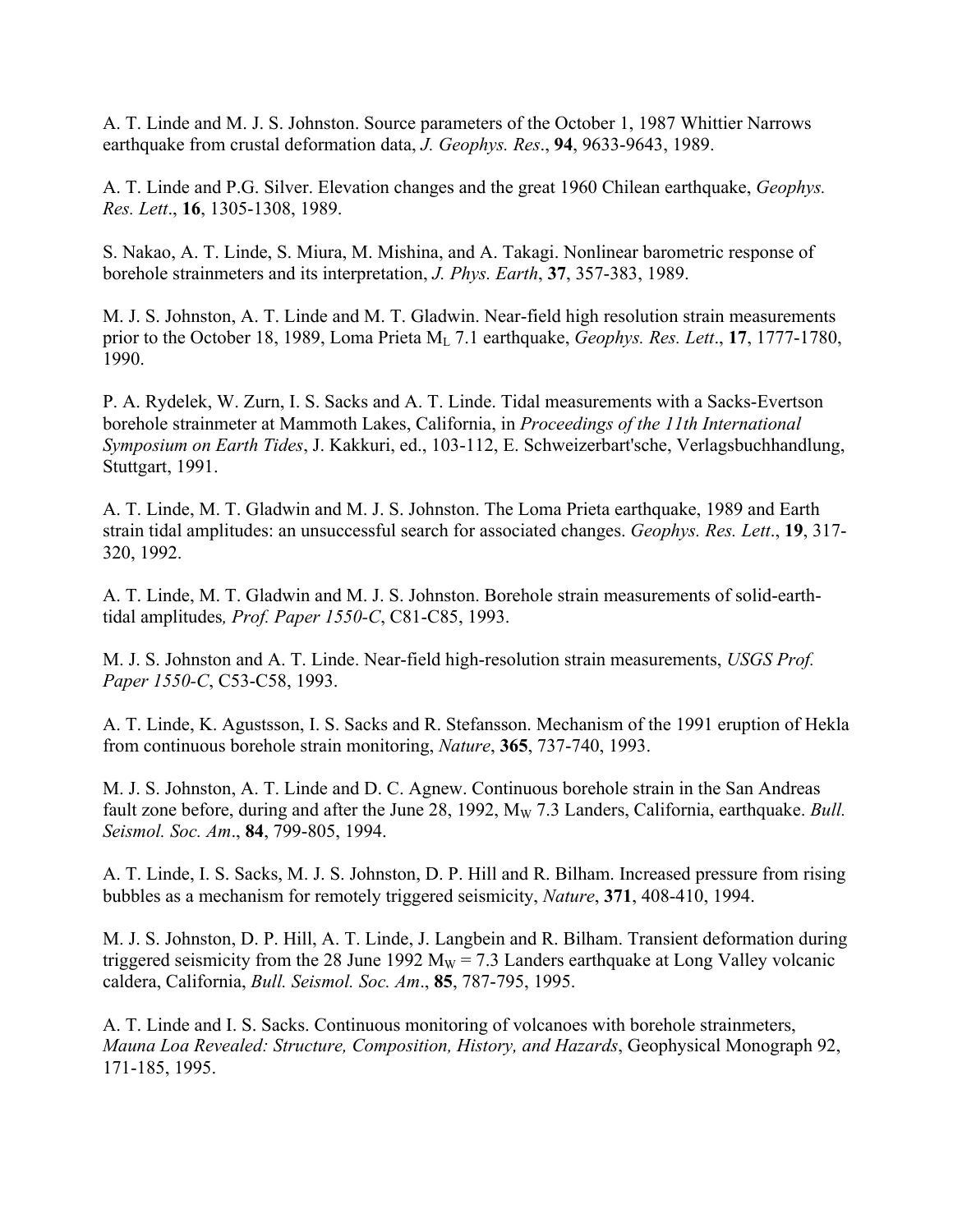L. Liu, A. T. Linde, I. S. Sacks, and S. He. Aseismic fault slip and block deformation in North China, *Pure Appl. Geophys*., **146**, 717-740, 1996.

A. T. Linde, M. T. Gladwin, M. J. S. Johnston, R. L. Gwyther and R. G. Bilham. A slow earthquake sequence on the San Andreas Fault, *Nature*, **383**, 65-68, 1996.

T. Takanami, M. Kasahara, M. Takada, Y. Asai, I. S. Sacks, A. T. Linde, M. Acierno and B. Pandit. The new volume-strain observation systems in Teshikaga, Hokkaido, *Geophys. Bull. Hokkaido Univ*., **61**, 189-202, 1998.

T. Takanami, T. Ogawa, I. S. Sacks, A, T. Linde and I. Nakanishi. Long-period volume-strain seismogram of the 8 August 1993 Esashi-Oki earthquake, off southwest of Hokkaido, Japan and its source mechanism, *J. Faculty Science, Hokkaido Univ*., **11**, 523-543, 1998.

Takanami, T., M. Kasahara, M. Takada, Y. Asai, I. S. Sacks, A. T. Linde, M. Acierno, and B. Pandit, The new volume-strain observation system in Teshikaga, Hokkaido (in Japanese, with English abstract), *Geophys. Bull. Hokkaido Univ*. **61**, 189-202, 1998.

A. T. Linde and I. S. Sacks. Triggering of volcanic eruptions, *Nature*, **395**, 888-890, 1998.

Silver, P. G., Y. Bock, D. C. Agnew, T. Henyey, A. T. Linde, T. V. McEvilly, J.-B. Minster, B. A. Romanowicz, I. S. Sacks, R. B. Smith, S. C. Solomon, and S. A. Stein, A plate boundary observatory, *IRIS Newsletter* **16** (no. 2), 3-9, 1998.

K. Agustsson, A. T. Linde, R. Stefansson and S. Sacks. Strain changes for the 1987 Vatnafjoll earthquake in south Iceland and possible magmatic triggering, *J. Geophys. Res*., **104**, 1151-1161, 1999.

Linde, A. T., M. T. Gladwin, and R. L. Gwyther, A slow earthquake sequence on the San Andreas Fault, in CSIRO Exploration and Mining Research Review, pp. 140-142, Star Printery, Erskineville, N.S.W., Australia, 1999.

S. Gao, P. G. Silver and A. T. Linde. Analysis of deformation data at Parkfield, California; detection of a long-term strain transient. *J. Geophys. Res*., **105**, 2955-2968. 2000.

S. Gao, P. G. Silver, A. T. Linde and I. S. Sacks. Annual modulation of triggered seismicity following the 1992  $M_W$ =7.3 Landers earthquake, *Nature*, 406, 500-504, 2000.

Sacks, I. S., K. Suyehiro, G. D. Acton, M. J. Acierno, E. Araki, M. V. S. Ask, A. Ikeda, T. Kanamatsu, G. Y. Kim, J. Li, A. T. Linde, P. N. McWhorter, G. Mora, Y. M. R. Najman, N. Niitsuma, B. K. Pandit, S. Roller, S. Saito, T. Sakamoto, M. Shinohara, and Y.-F. Sun. *Western Pacific Geophysical Observatories, Sites 1150 and 1151,* Proceedings of the Ocean Drilling Program, Initial Reports, Vol. 186, ODP/Texas A& M University, College Station, Texas, 2000. (Available online at *www-odp.tamu.edu/publications*)

A. T. Linde and I. S. Sacks. Slow earthquakes and great earthquakes along the Nankai trough, *Earth Planet. Sc. Lett*., **203**, 265-275, 2002.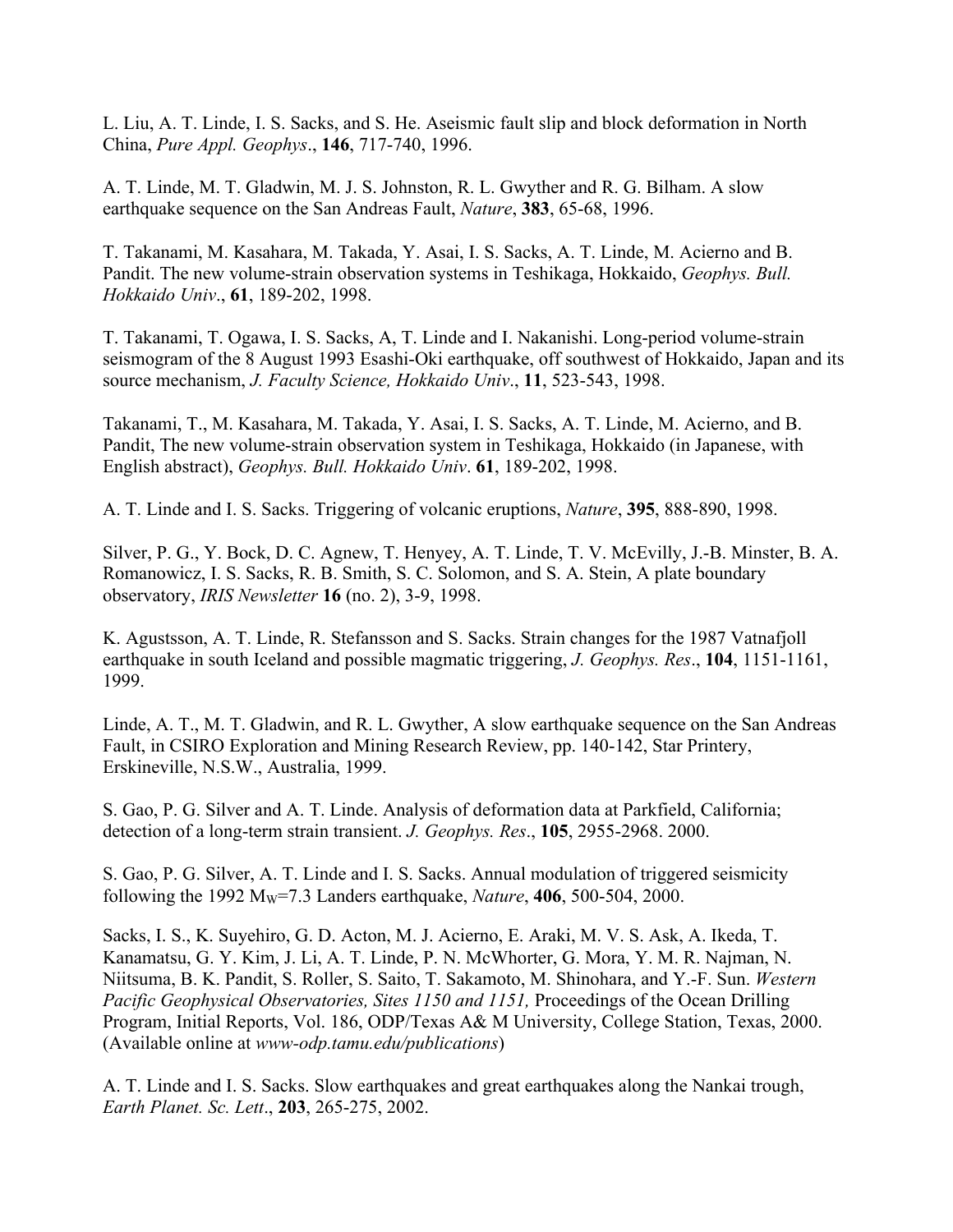Johnston, M. J. S., and A. T. Linde, Implications of crustal strain during conventional, slow, and silent earthquakes, in International Handbook of Earthquake and Engineering Seismology, W. H. K. Lee and et al., eds., pp. 589-605, Academic Press for IASPEI, Amsterdam and Boston, 2002.

E. Araki, M. Shinohara, S. Sacks, A. Linde, T. Kanazawa, H. Mikada and K. Suyehiro. Improvement of seismic observation in the ocean by use of seafloor boreholes, *Bull. Seismol. Soc. Amer*., **94**, 678-690, 2004.

Mattioli, G. S., S. R. Young, B. Voight, R. Steven, J. Sparks, E. Shalev, S. Sacks, P. Malin, A. Linde, W. Johnston, D. Hidayat, D. Elsworth, P. Dunkley, R. Herd, J. Neuberg, G. Norton, and C. Widiwijayanti, Prototype PBO instrumentation of CALIPSO Project captures world-record lava dome collapse on Montserrat Volcano, *Eos Trans. Am. Geophys. Union* **85**, 317, 323, 325, 2004.

Bernard, P., F. Boudin, S. Sacks, A. Linde, P.-A. Blum, C. Courteille, M.-F. Esnoult, H. Castarède, S. Felekis, and H. Billiris, Continuous strain and tilt monitoring on the Trizonia Island, Rift of Corinth, Greece, *Compt. Rend. Geosci.* **336**, 313-323, 2004.

Johnston, M. J. S., R. D. Borcherdt, A. T. Linde, and M. T. Gladwin, Continuous borehole strain and pore pressure in the near field of the 28 September 2004 M 6.0 Parkfield, California, earthquake: implications for nucleation, fault response, earthquake prediction, and tremor, *Bull. Seismol. Soc. Am.* **96**, S56-S72, 2006.

Sturkell, E., P. Einarsson, F. Sigmundsson, H. Geirsson, H. Ólafsson, R. Pedersen, E. de Zeeuwvan Dalfsen, A. T. Linde, I. S. Sacks, and R. Stefánsson, Volcano geodesy and magma dynamics in Iceland, *J. Volcanol. Geotherm. Res.* **150**, 14-34, 2006.

Voight, B., A. T. Linde, I. S. Sacks, G. S. Mattioli, R. S. J. Sparks, D. Elsworth, D. Hidayat, P. E. Malin, E. Shalev, C. Widiwijayanti, S. R. Young, V. Bass, A. Clarke, P. Dunkley, W. Johnston, N. McWhorter, J. Neuberg, and P. Williams, Unprecedented pressure increase in deep magma reservoir triggered by lava-dome collapse, *Geophys. Res. Lett.* **33**, L03312, 10.1029/2005GL024870, 2006.

Bernard, P., H. Lyon-Caen, P. Briole, A. Deschamps, F. Boudin, K. Makropoulos, P. Papadimitriou, F. Lemeille, G. Patau, H. Billiris, D. Paradissis, K. Papazissi, H. Castarède, O. Charade, A. Nercessian, A. Avallone, F. Pacchiani, J. Zahradnik, S. Sacks and A. Linde, Seismicity, deformation and seismic hazard in the western rift of Corinth: New insights from the Corinth Rift Laboratory (CRL), *Tectonophysics*, **426**, 7-30, 2006.

Roeloffs, E. A. and A. T. Linde, Borehole observations of continuous strain and fluid pressure, in Volcano Deformation Geodetic Measurement Techniques, D. Dzurisin, ed., 305-322, Praxis Publishing, 2007.

Mattioli, G S, B Voight, A T Linde, I S Sacks, P Watts, C Widiwijayanti, S R Young, D Hidayat, D Elsworth, P E Malin, E Shalev, E Van Boskirk, W Johnston, R S J Sparks, J Neuberg, V Bass, P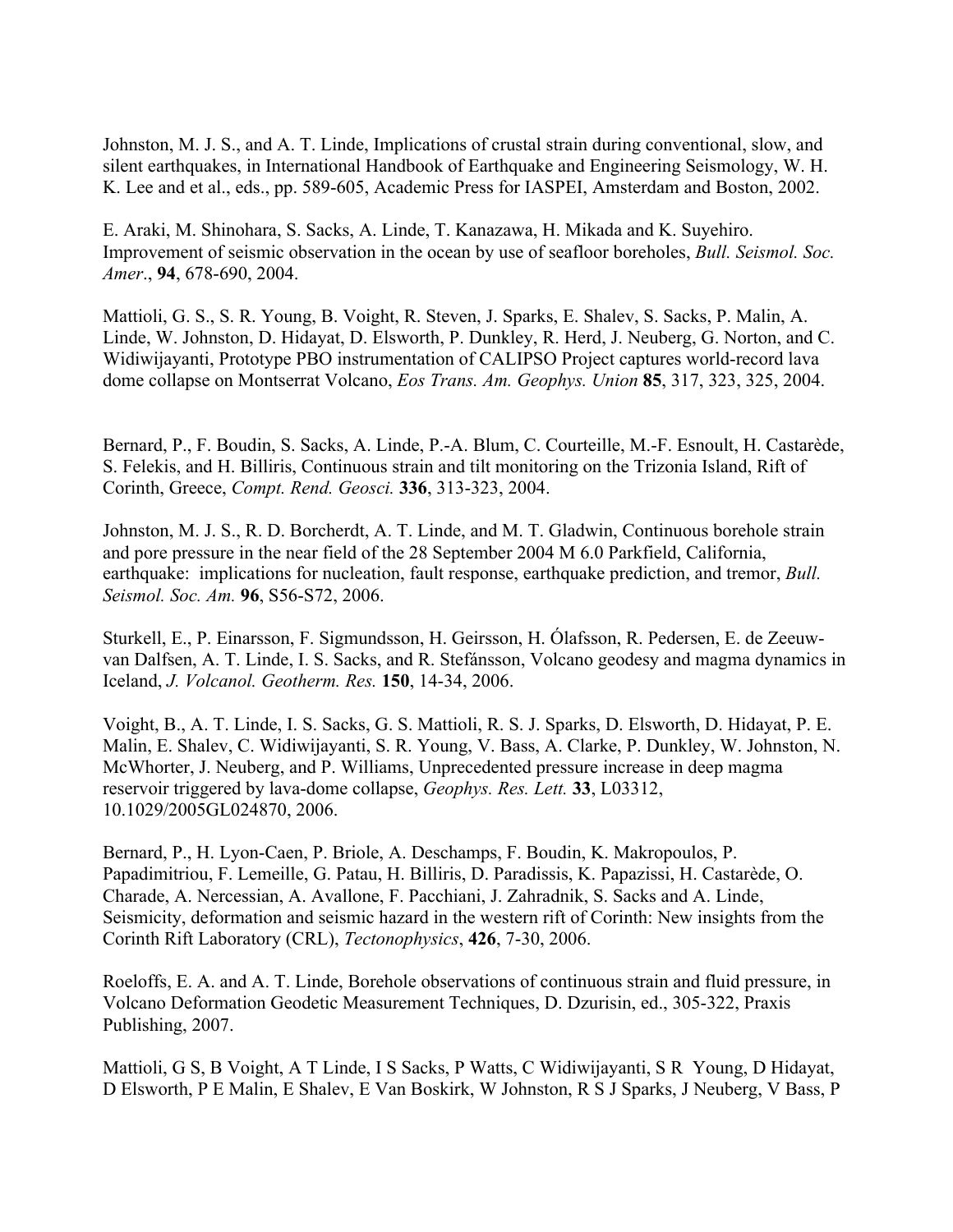Dunkley, R Herd, T Syers, P Williams and D Williams, Unique and remarkable dilatometer measurements of pyroclastic flow-generated tsunamis, *Geology*, **35**, 25-28, 2007

Martini, M., F. Giudicepietro, L. D'Auria, A.M. Esposito, T. Caputo, R. Curciotti, W. De Cesare, M. Orazi, G. Scarpato, A. Caputo, R. Peluso, P. Ricciolino, A. Linde, and S. Sacks, Seismological monitoring of the February 2007 effusive eruption of the Stromboli volcano. *Annals of Geophysics*, 50, 6, 775-788, 2007.

Liu, C., A. T. Linde and I. S. Sacks, Slow earthquakes triggered by typhoons, *Nature*, **459**, 833- 836, doi:10.1038/nature08042, 2009.

Chardot, L., B. Voight, R. Foroozan, S. Sacks, A. Linde, R. Stewart, D. Hidayat, A. Clarke, D. Elsworth, N. Fournier, J.-C. Komorowski, G. Mattioli, R. S. J. Sparks, and C. Widiwijayanti, Explosion dynamics from strainmeter and microbarometer observations, Soufrière Hills Volcano, Montserrat: 2008-2009, *Geophys. Res. Lett*. 37, L00E24, 10.1029/2010GL044661, 2010.

Linde, A. T., S. Sacks, D. Hidayat, B. Voight, A. Clarke, D. Elsworth, G. Mattioli, P. Malin, E. Shalev, S. Sparks, and C. Widiwijayanti, Vulcanian explosion at Soufrière Hills Volcano, Montserrat on March 2004 as revealed by strain data, *Geophys. Res. Lett*., **37**, L00E07, doi:10.1029/2009GL041988 , 2010

Voight, B., et al., Unique strainmeter observations of Vulcanian explosions, Soufrière Hills Volcano, Montserrat, July 2003, *Geophys. Res. Lett*., **37**, L00E18, doi:10.1029/2010GL042551, 2010.

Gottsmann, J., S. De Angelis, N. Fournier, M. Van Camp, S. Sacks, A. Linde, M. Ripepe, On the geophysical fingerprint of Vulcanian explosions, *Earth Planet. Sc. Lett*., **306**, 98-104, doi:10.1016/j.epsl.2011.03.035, 2011.

Bonaccorso, A., S. Calvari, A. Linde, S. Sacks, E. Boschi, Dynamics of the shallow plumbing system investigated from borehole strainmeters and cameras during the 15 March, 2007 Vulcanian paroxysm at Stromboli volcano, *Earth Planet. Sc. Lett*., **357-358**, 249-256, doi:10.1016/j.epsl.2012.09.009, 2012.

Bonaccorso, A., S. Calvari, G. Currenti, C. Negro, G. Ganci, A. Linde, R. Napoli, S. Sacks, A. Sicali, From source to surface: dynamics of Etna's lava fountains investigated by continuous strain, magnetic, ground and satellite thermal data, *Bull. Vol*., **75**, 690, 2013.

Hautmann, S., D. Hidayat, N. Fournier, A. T. Linde, I. S. Sacks, C. Williams, Pressure changes in the magmatic system during the December 2008/January 2009 extrusion event at Soufrière Hills Volcano, Montserrat (W.I.), derived from strain data analysis, *J. Volcanol. Geotherm. Res*., **250**, 34-41. 2013.

Sturkell, E., K. Ágústsson, A. Linde, S. Sacks, P. Einarsson, Sigmundsson, H. Geirsson , R. Pedersen, P. LaFemina, H. Ólafsson, New insights into volcanic activity from strain and other deformation data for the Hekla 2000 eruption, *J. Volcanol. Geotherm. Res*. **256**, 78-86, 2013.